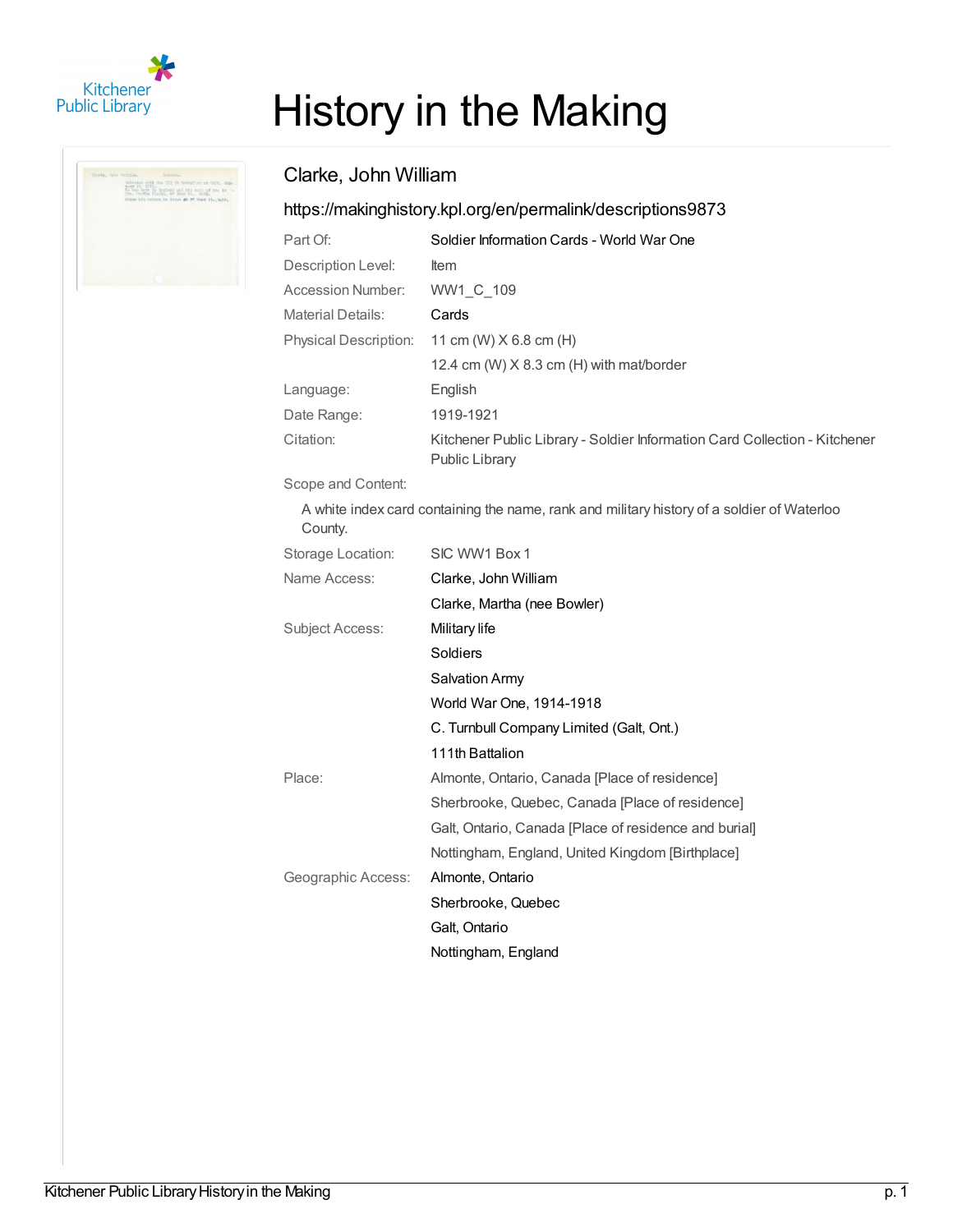| Notes:                   | John William Clarke was born in Nottingham, England April 11, 1870. He<br>immigrated to Canada when he was 28 years of age, first spending two<br>years in Sherbrooke, Quebec and one year in Almonte before coming to<br>Galt and residing at 87 Bond Street.                                                                                                                                                                                                                                                                                                              |
|--------------------------|-----------------------------------------------------------------------------------------------------------------------------------------------------------------------------------------------------------------------------------------------------------------------------------------------------------------------------------------------------------------------------------------------------------------------------------------------------------------------------------------------------------------------------------------------------------------------------|
|                          | John was employed as a knitter at the C. Turnbull Company up until the<br>time he enlisted into the 111th Battalion. He was married to Martha (nee<br>Bowler), born 1869, died 1946.                                                                                                                                                                                                                                                                                                                                                                                        |
|                          | John enlisted Jan 10th 1916 at the age of 45. He is described as fair<br>complexion, 120 pounds, brown hair and eyes with no distinctive marks<br>and chest size 34/37 inches. His occupation was stated at knitter and his<br>religion Salvation Army. Regimental number 730341. John served with<br>the 111th (South Waterloo) overseas battalion C.E.F. (Canadian<br>Expeditionary Force) serving as bandsman. He embarked from Halifax<br>Sept 27, 1916 from Halifax aboard the Tuscania. After going overseas he<br>was transferred into forestry corps as a corporal. |
|                          | When John returned he was employed at McCaskey Systems Ltd for<br>approx 6 months before returning to C. Turnbull Company working as a<br>knitter until the time as his death. John spent three years with the<br>Loughboro Volt band, was a member of the Salvation Army band, and<br>belonged to I.O.O.F. of Almonte and the L.O.L. of Galt.                                                                                                                                                                                                                              |
|                          | After a brief six week illness John died in his home Aug 17, 1933 in his<br>64th year, and was buried at Mountview Cemetery, Galt, Ontario                                                                                                                                                                                                                                                                                                                                                                                                                                  |
| <b>Copyright Status:</b> | Public domain: Copyright has expired according to Canadian law. No<br>restrictions on use.                                                                                                                                                                                                                                                                                                                                                                                                                                                                                  |
| Reproductions:           | If you would like to obtain a digital or print copy of this image, please see<br>KPL's Photographic Reproduction Policy at<br>http://www.kpl.org/localhistory/photographs                                                                                                                                                                                                                                                                                                                                                                                                   |
| Source Organization:     | Kitchener Public Library                                                                                                                                                                                                                                                                                                                                                                                                                                                                                                                                                    |
| Collection:              | Soldier Information Cards - World War One                                                                                                                                                                                                                                                                                                                                                                                                                                                                                                                                   |
| Transcription:           |                                                                                                                                                                                                                                                                                                                                                                                                                                                                                                                                                                             |
| Clarke, John William.    |                                                                                                                                                                                                                                                                                                                                                                                                                                                                                                                                                                             |
| Private.                 |                                                                                                                                                                                                                                                                                                                                                                                                                                                                                                                                                                             |
|                          | Enlisted with the 111th Battalion at Galt, January 10, 1916.                                                                                                                                                                                                                                                                                                                                                                                                                                                                                                                |

He was born in England and his next of kin is Mrs. Martha Clarke, 87 Bond St., Galt.

Since his return he lives at 87 Bond St., Galt.

## **Documents**